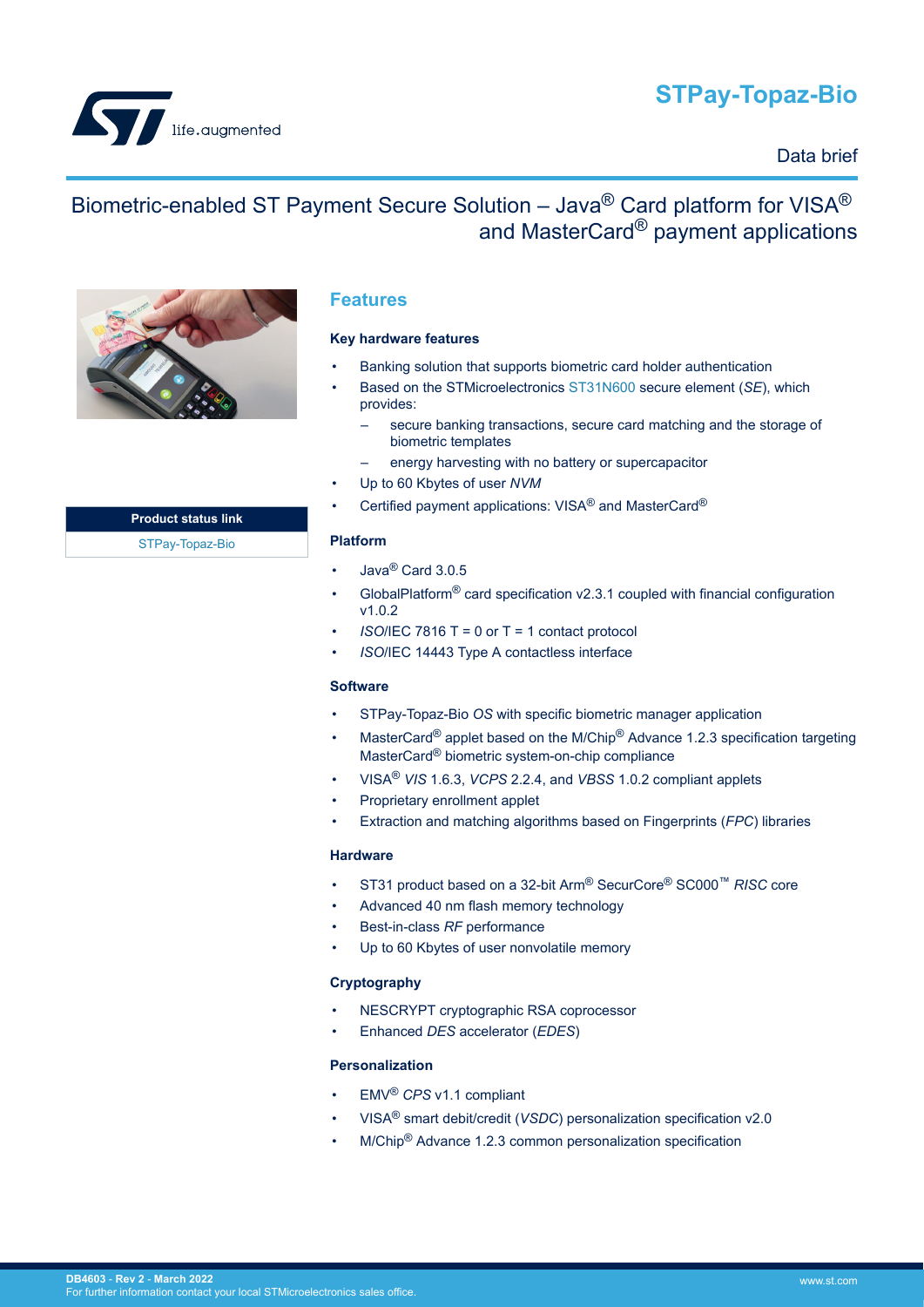<span id="page-1-0"></span>

#### **Key benefits**

- Matching in the secure element
- High-performance solution when used for both contact and contactless modes including matching
- Compatible with different enrollment processes
- Allows the achievement of best user experience with the lowest false acceptation rate (*[FAR](#page-7-0)*) and false rejection rate (*[FRR](#page-7-0)*)

#### **Certification**

- EMVCo™
- VISA® (ongoing)
- MasterCard® (ongoing)

## **Application**

- MasterCard<sup>®</sup> M/Chip<sup>®</sup> Advance 1.2.3
	- Data sharing single account configuration 2
	- *[PIN](#page-7-0)* sharing
- VISA® *[VSDC](#page-7-0)* 2.9.2cfs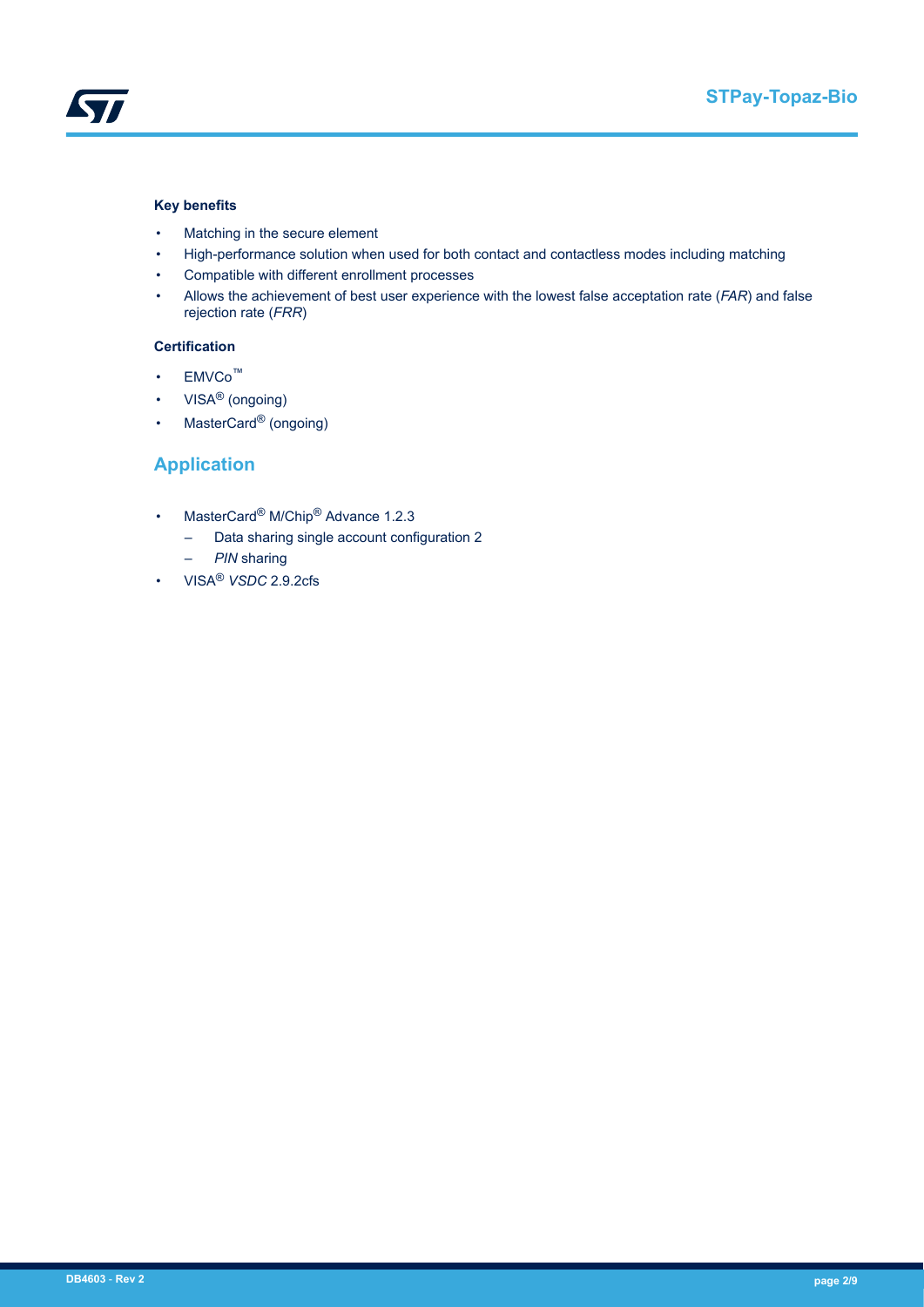<span id="page-2-0"></span>

## **1 Description**

The [STPay-Topaz-Bio](https://www.st.com/en/product/STPay-Topaz-Bio?ecmp=tt9470_gl_link_feb2019&rt=db&id=DB4603) is a GlobalPlatform® 2.2.1 Java® Card platform for payment applications, based on the 40 nm flash memory technology with up to 60 Kbytes of user non-volatile memory.

The [STPay-Topaz-Bio](https://www.st.com/en/product/STPay-Topaz-Bio?ecmp=tt9470_gl_link_feb2019&rt=db&id=DB4603) can be configured to support VISA® VSDC 2.9.2cfs and/or MasterCard® M/Chip® Advance 1.2.3 EMV® payment applications.

The STPay system-on-chip solution is a family of products that come ready for embedding in smartcards and loaded with payment applications that run on certified Java® Card platforms. They meet all required security and payment-scheme certifications.

For detailed configuration data, contact your local ST sales office.

*Note: Arm is a registered trademark of Arm Limited (or its subsidiaries) in the US and/or elsewhere.*

*Note: Java is a registered trademark of Oracle and/or its affiliates.*





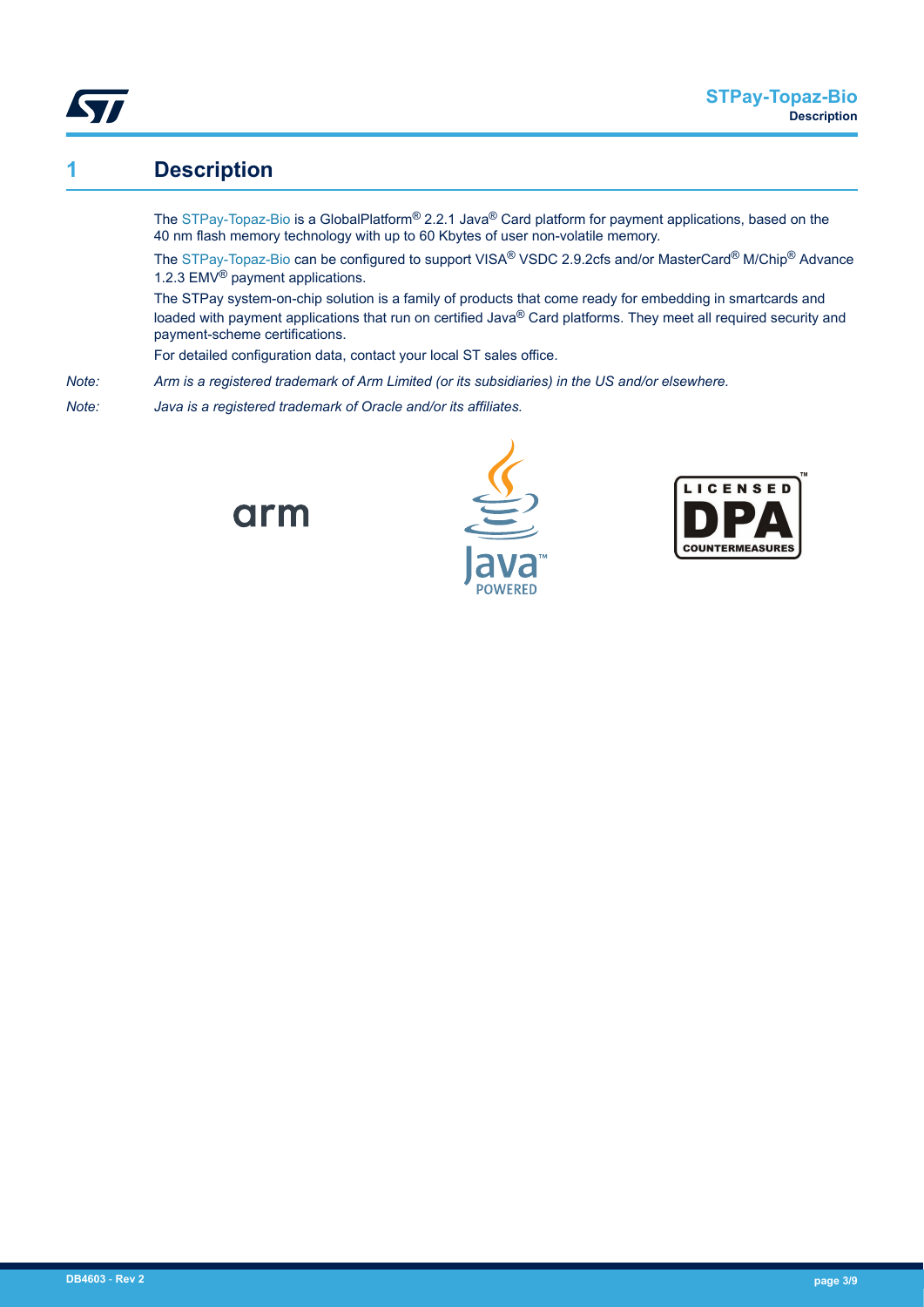<span id="page-3-0"></span>

**2 Certifications**



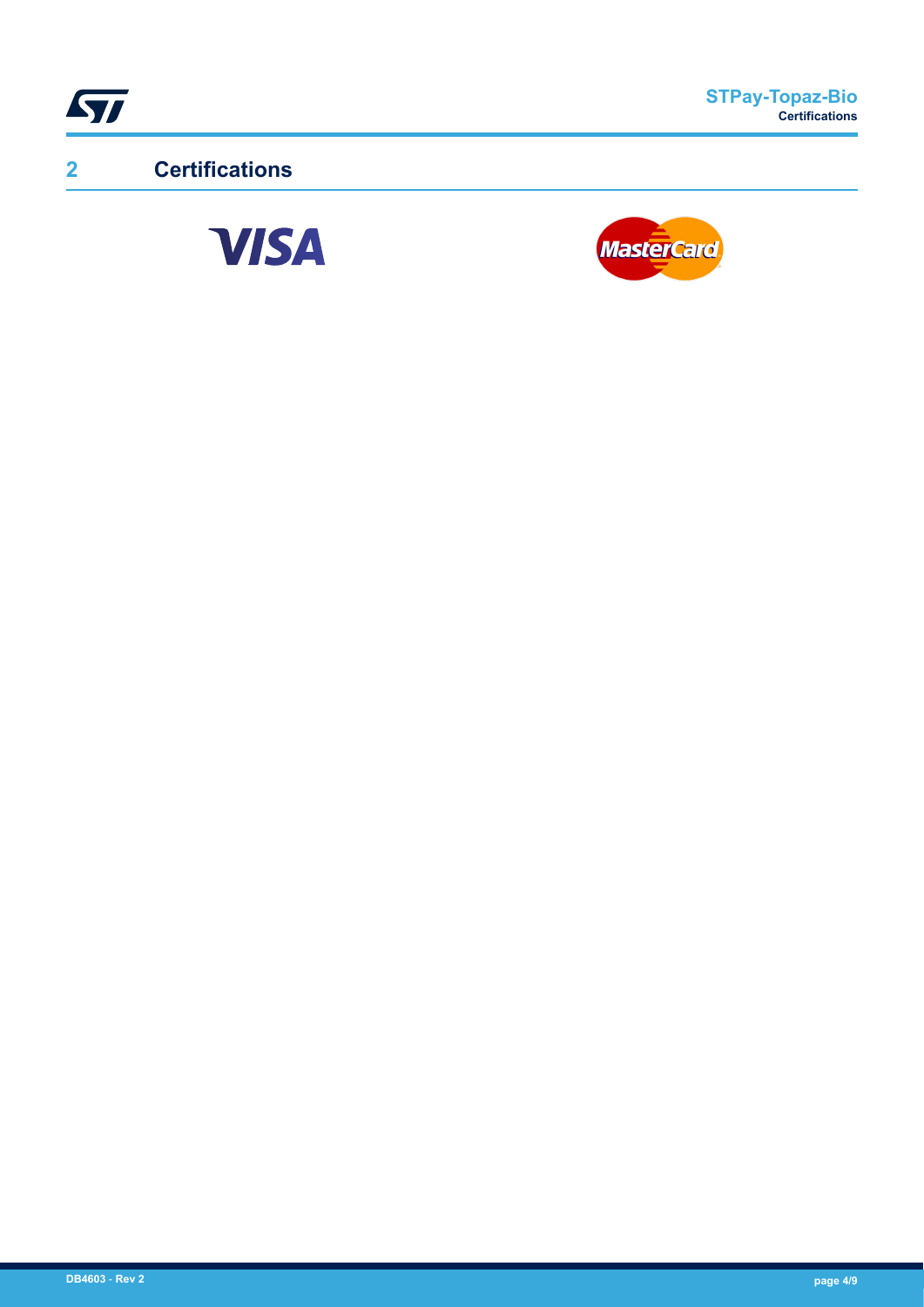<span id="page-4-0"></span>

# **3 Delivery forms**

The [STPay-Topaz-Bio](https://www.st.com/en/product/STPay-Topaz-Bio?ecmp=tt9470_gl_link_feb2019&rt=db&id=DB4603) is available as sawn wafers.



Sawn wafer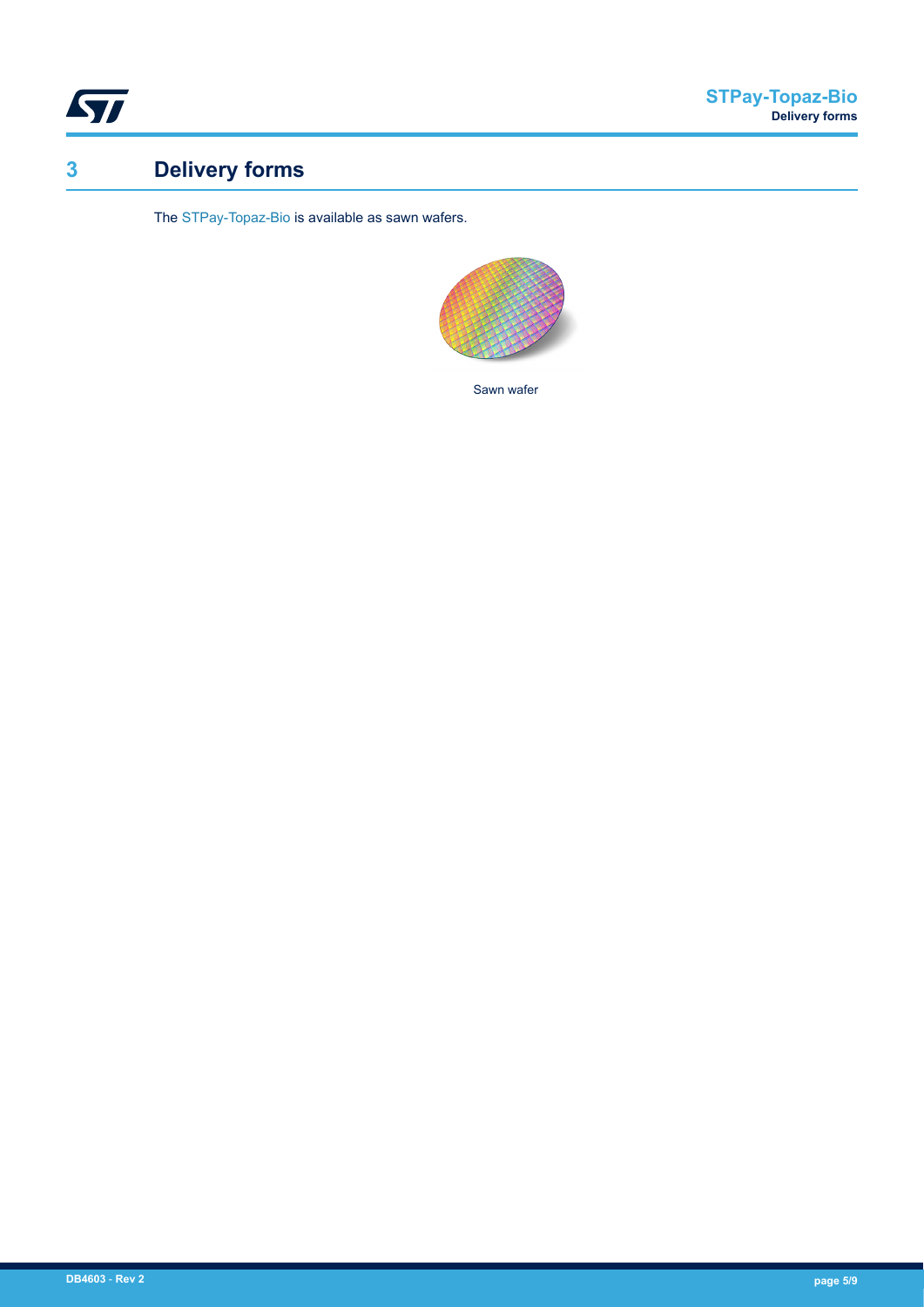<span id="page-5-0"></span>

# **4 Development tools and support**

The STPay ecosystem includes tools, sample scripts and support by local STMicroelectronics engineers who provide assistance in script development, validation and personalization, ensuring optimum flexibility and fast time to market.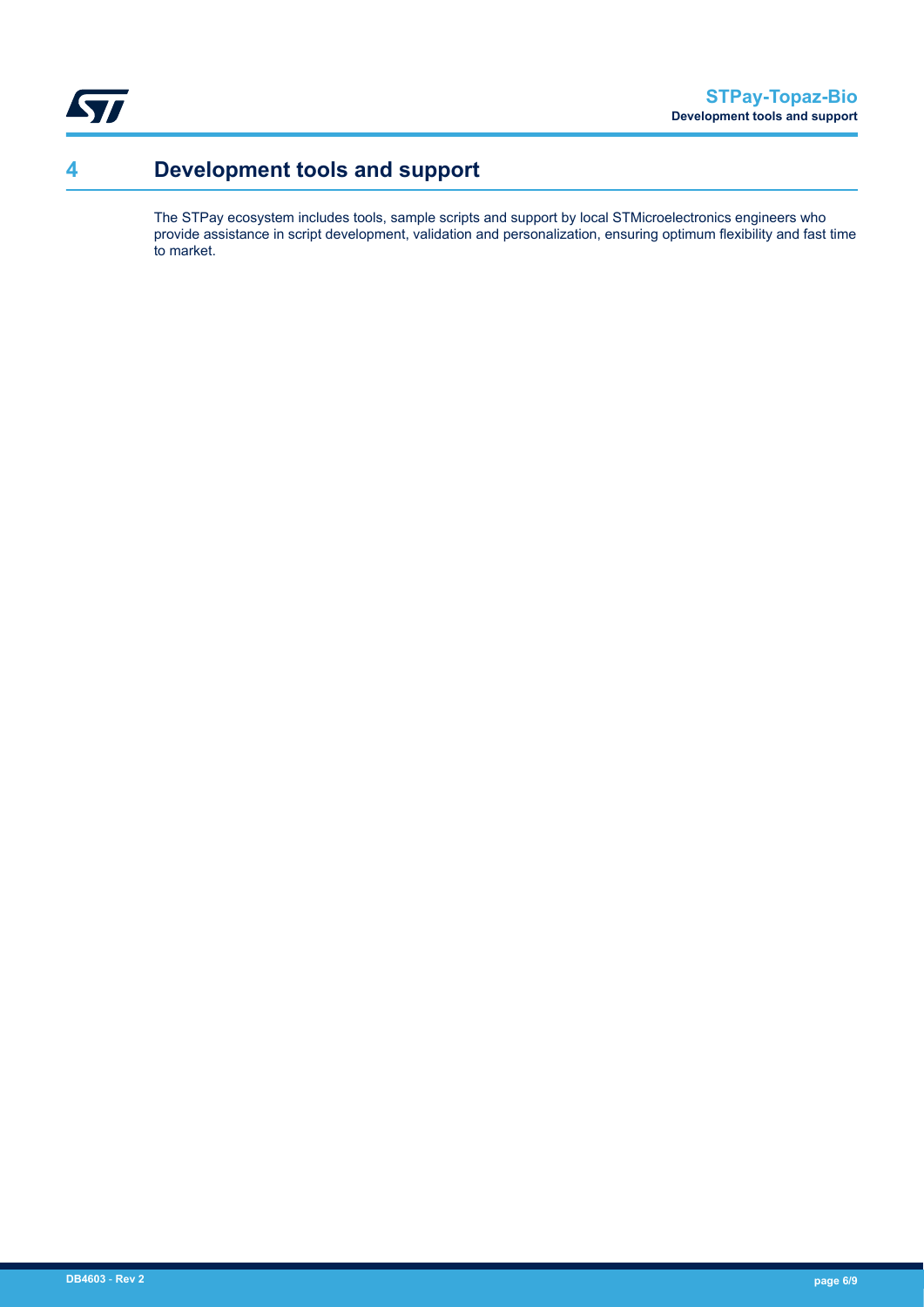## **Revision history**

### **Table 1. Document revision history**

| <b>Date</b> | <b>Revision</b> | <b>Changes</b>                                                                                                                                                                                                                                       |
|-------------|-----------------|------------------------------------------------------------------------------------------------------------------------------------------------------------------------------------------------------------------------------------------------------|
| 19-Nov-2021 |                 | Initial release.                                                                                                                                                                                                                                     |
| 16-Mar-2022 | $\mathfrak{p}$  | Product scope redefined:<br>Updated title of document.<br>Updated Features and Section 1 Description.<br>Added Application, Section 2 Certifications, Section 3 Delivery forms, and<br>Section 4 Development tools and support.<br>Updated Glossary. |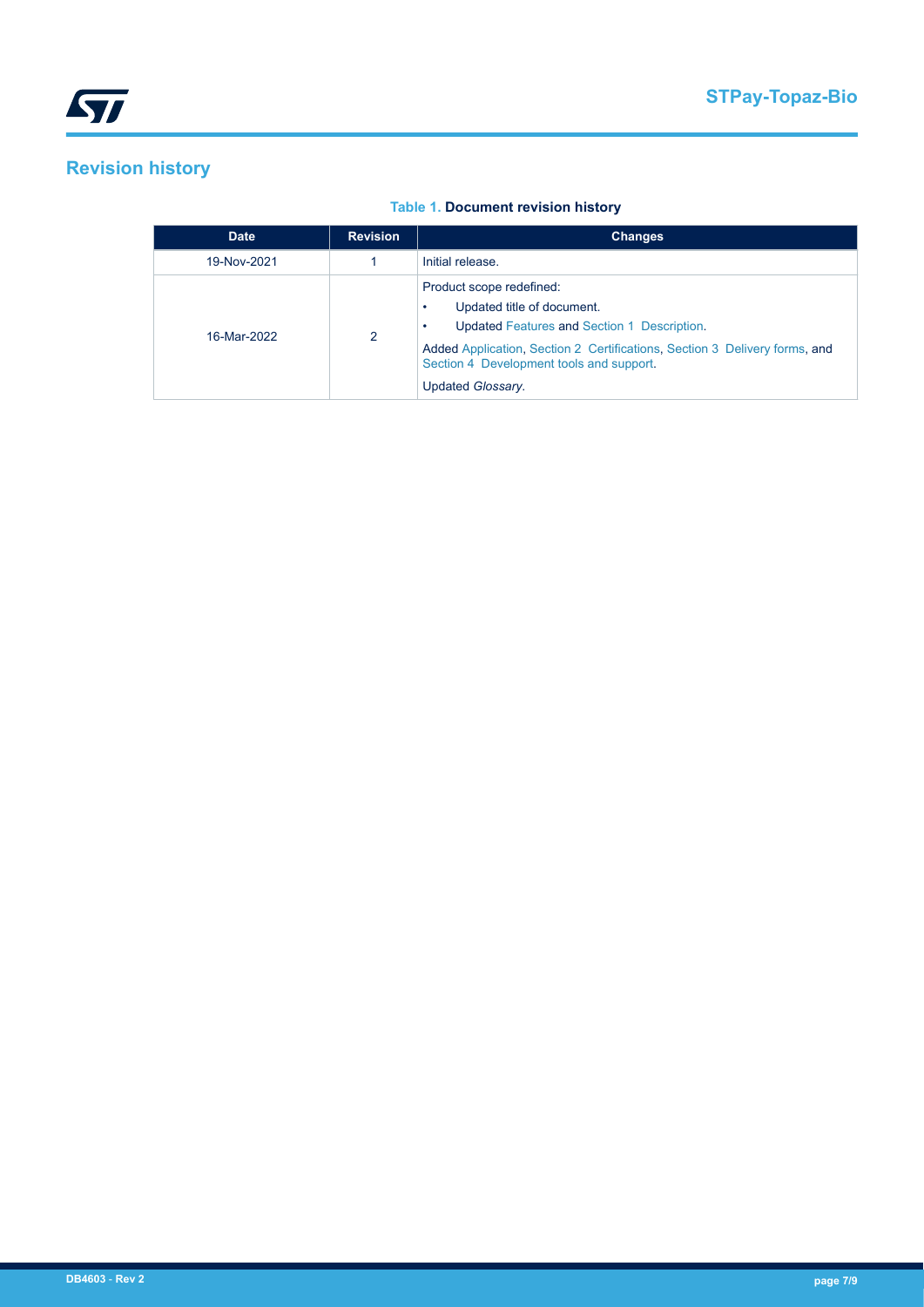<span id="page-7-0"></span>

### **Glossary**

**CPS** EMV® card personalization specification

**DES** Data encryption standard

**EDES** Enhanced data encryption standard

**FAR** False acceptance rate

**FPC** Fingerprint Cards AB (Fingerprints) – a biometrics company

**FRR** False rejection rate

**IEC** International Electrotechnical Commission

**ISO** Relative to the ISO/IEC 7816 asynchronous receiver transmitter.

**NESCRYPT** Next-step cryptographic processor

**NVM** Nonvolatile memory

**OS** Operating system

**PIN** Personal identification number

**RF** Radio frequency

**RISC** Reduced instruction set computing (CPU design strategy)

**RSA** Public-key cryptosystem (created by Ron Rivest, Adi Shamir and Leonard Adleman)

**SE** Secure element

**VBSS** Visa® Biometric Sensor-on-Card Specification

**VCPS** Visa® Contactless Payment Specification

**VIS** Visa® Integrated Circuit Card Specification

**VSDC** VISA® smart debit/credit